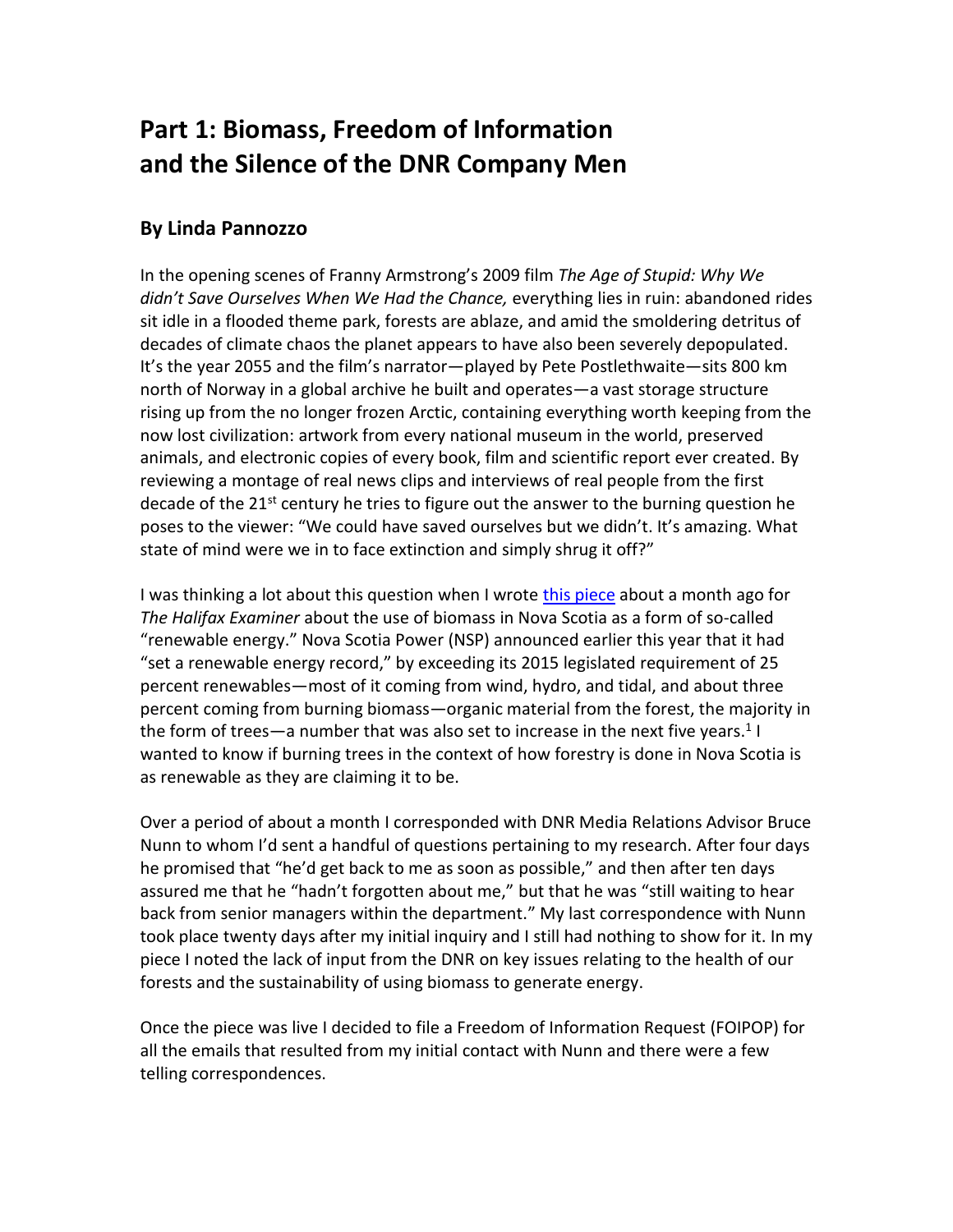#### *The Email Trail*

I'm not an expert, but let's just say I'm familiar with forest inventory data: Back in 2001 and again in 2009 I co-authored reports for GPI Atlantic, an organization that had been tracking indicators of forest ecosystem health in part using inventory data that had been collected by the DNR since 1958. Some of the historical data were in the form of hard copy reports that we accessed and photocopied from the DNR library, some of the more recent data were in electronic form on the DNR Web site, and some of it (unpublished at the time) was provided to me by Ken Snow, then manager of forest inventory. So when I went looking for the latest DNR inventory data I was surprised not to find any.

While it may be found wanting, forest inventory data is important because it attempts to at least provide a picture of the forests we have left.<sup>2</sup> It's the equivalent of a fish stock assessment in the ocean—if you don't know what's left behind how can you know how much can safely be fished without harming the viability of the stock? Inventory data between 1958 and 2003 showed that the forests in this province were getting significantly younger and that the old forests were disappearing. I wanted to know what happened in the last decade and to do that I needed raw data for area, volume, age class and species composition for the province and the regions. So I asked Nunn for it.

At the same time I also asked Nunn about the most recent data (2013) in the National Forestry Database that indicated there's been a sharp decline in recent years with regards to harvesting in the province: in 2013 only 29,100 ha were cut compared to 54,000 ha eight years earlier. The Registry of Buyers also shows a sharp decline in volumes harvested. I wanted to know what the DNR attributes this decline to.

I had already heard the official explanation—the downturn in the pulp and paper industry and the economic collapse of 2008-2009 resulting in a loss of capacity within the industry. I'm sure that's part of it. But I also wondered about whether the numbers could actually be wrong. As I reported in *The Examiner* piece, non-compliance in this province is staggeringly high. Documents obtained by the CBC in 2013 through the Freedom of Information Act found that between 2005 and 2012 only about 30 per cent of the harvest sites surveyed by the DNR had been in full compliance with the regulations and that normally the government "strives for 90 per cent." Why bother following the rules when you know you're not going to get caught? In the eight years reported by the CBC, warnings decreased and the DNR laid charges against violators only four times. So when both compliance and enforcement are abysmally low how do we really know that what's being cut is even being reported accurately?

In search of answers, Nunn turned to the company men. He sent my questions to Allan Eddy a former senior forester with NSP, now Associate Deputy Minister of the DNR. He also copied former woodlands manager of Resolute Forest Products, Jon Porter, who currently holds the position of Executive Director of the department's renewable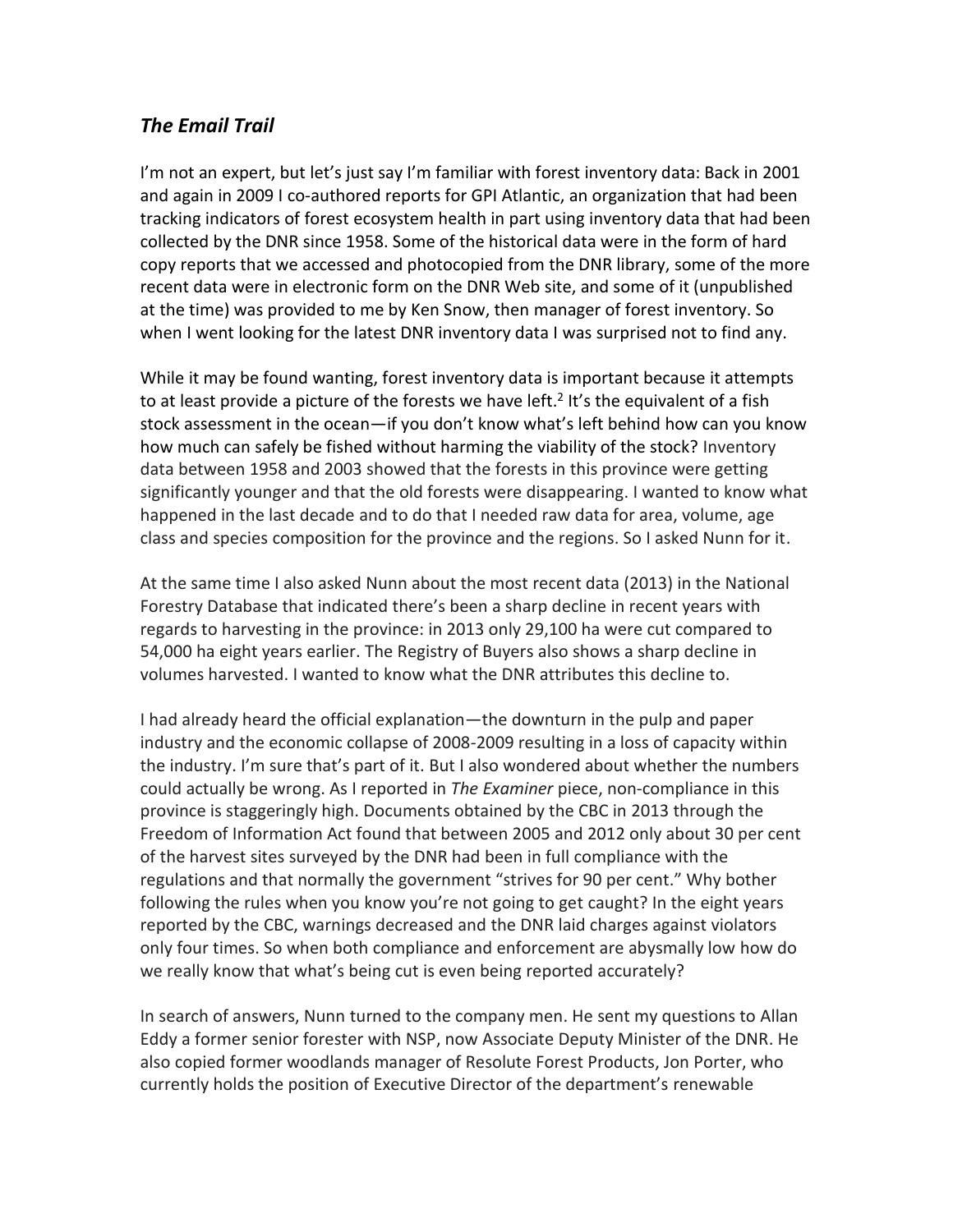resources branch and Jonathan Kierstead, now Director of Forestry, also formerly with Resolute.<sup>3</sup> Within 15 minutes of sending his email Porter replied:

Fyi, Linda Pannozzo was one of the authors of the GPI Forestry Report many years ago that was critical of forestry in NS.

Over the course of the month other senior brass at DNR would be copied on the emails including Frank Dunn, the Deputy Minister and Robert Morris, Executive Assistant to Minister Lloyd Hines.

Nunn eventually sent me a link to the DNR's [Provincial Landscape Viewer](https://novascotia.ca/natr/landscape/) saying I could get inventory data there, but after repeated unsuccessful attempts to find any raw data I explained to him (in an email and phone call) that it wasn't working for me. The FOIPOP emails indicate that Nunn received some advice from Eli Elias, the Director of Land Services Renewal on how he could coach me in navigating the site, but Nunn neither coached me, nor did he forward me her email. In it she said, "If she needs a copy of the raw data [then] Jonathan's group will have to provide her with a copy of the data set." No inventory data ever came, though it is now the subject of a separate FOIPOP request.

At another point the FOIPOP emails indicate that Jon Porter replied to my second question about the cause of the decline in harvest levels. He says in part: "The harvesting decline is the result of a number of factors particularly declines in pulp and paper and lumber production and shortages in harvesting capacity." But for some reason not made clear in the FOIPOP files Nunn never informed me of his reply.

"Please advise on how we ought to respond" is how Nunn framed his next request for an answer to my third question, which had to do with a soil study that had been commissioned by the DNR back in 2009. The study's author was Josh Noseworthy—a master's student in the Faculty of Forestry and Environmental Management at University of New Brunswick under the supervision of Dr. Paul Arp, a specialist in modelling forest soils. Noseworthy was looking at the effects of biomass harvesting on soil nutrient pools to see if there were productivity declines associated with harvesting whole trees. His thesis was completed in 2012 but his findings have yet to be made public by the DNR. I wanted to know why his findings hadn't been made public. I also wanted to know why Noseworthy was only able to include in his thesis information for the federally-owned Kejimkujik National Park, and nothing about the rest of the province. In his thesis Noseworthy writes this is "due to confidentiality concerns with Nova Scotia forest inventory data." I wrote Nunn: "Since when are NS inventory data confidential?"

No official response regarding the soil study ever came.

Then on February 23 the FOIPOP emails indicate a busy day: Early that afternoon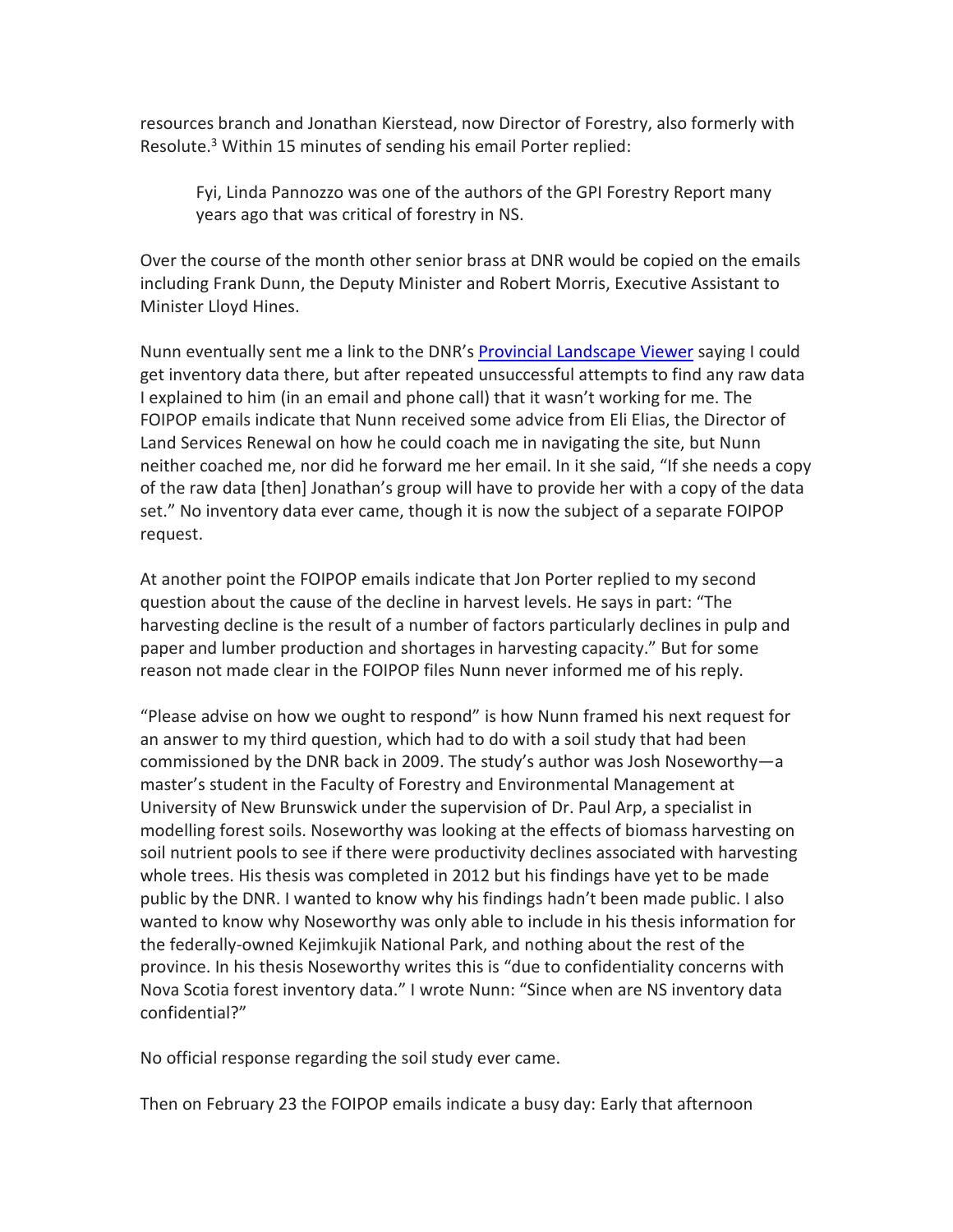someone—their name was redacted in the FOIPOP files—from Forest Nova Scotia (formerly the Forest Products Association of NS), a group that represents the forest industry in the province alerted Allan Eddy and Robert Morris of a [Change.org petition](https://www.change.org/p/premier-stephen-mcneil-stop-destroying-nova-scotia-s-forest-for-biomass-power-generation) that came via a Google Alert. A group had formed in NS that was against the use of biomass—no surprise really, since there had been very strong opposition to it from the get go—but now there was a petition calling on Premier Stephen McNeil to "Stop destroying Nova Scotia's forest for biomass power generation." In turn, Robert Morris forwarded the link to DNR communications staff, including Nunn, as well as an unknown recipient whose name is redacted from the files but who, interestingly, does not have a government email address. Nunn replies:

Helga Guderley, adjunct prof at Dal is behind the petition. May be unrelated…but NSP Coms [Beverley Ware] just called to tell me that Linda Pannozzo – who has sent us a list of detailed forestry Qs over the past weeks – has called NSP with many technical Qs. Here are my notes on Linda's call to NSP."

Nunn goes on to list in a bullet form nearly all the questions and issues that I had been posing to Nova Scotia Power spokesperson Bev Ware in the preceding weeks:

- No angle yet... doing research
- Asked about biomass capacity
- How much bio it uses each year, etc.
- Asked about renewables… increase to 7% in 2020 from 3% now
- NSP explained that it is based on integrated research plan: assumption that PHP [Port Hawkesbury Paper] would not be online… can't plan on them.
- Also, that figure based on small suppliers using forestry biomass…elephant grass burning…
- More detailed Qs coming daily. About audits, etc. etc.
- She asked for breakdown in harvesting techniques used. NSP said they report those to DNR but will not provide volumes in cubic metres.
- It is a must-run facility—explained that. Provincial regulation.
- NSP has audits… did 140 audits in 2014…don't have 2015 numbers yet. She wants to know what percentage of that represents harvest operations and compliance rates. NSP says that is confidential so will not release that to her but will say they audit all operations.
- What proportion of biomass harvest comes from Crown versus private and private industrial land.

What's interesting about this is that I received Ware's email with answers to many of these questions *after* she spoke to Nunn. Maybe she had to compare notes?

I sent my last question to Nunn the following day and it had to do with concerns raised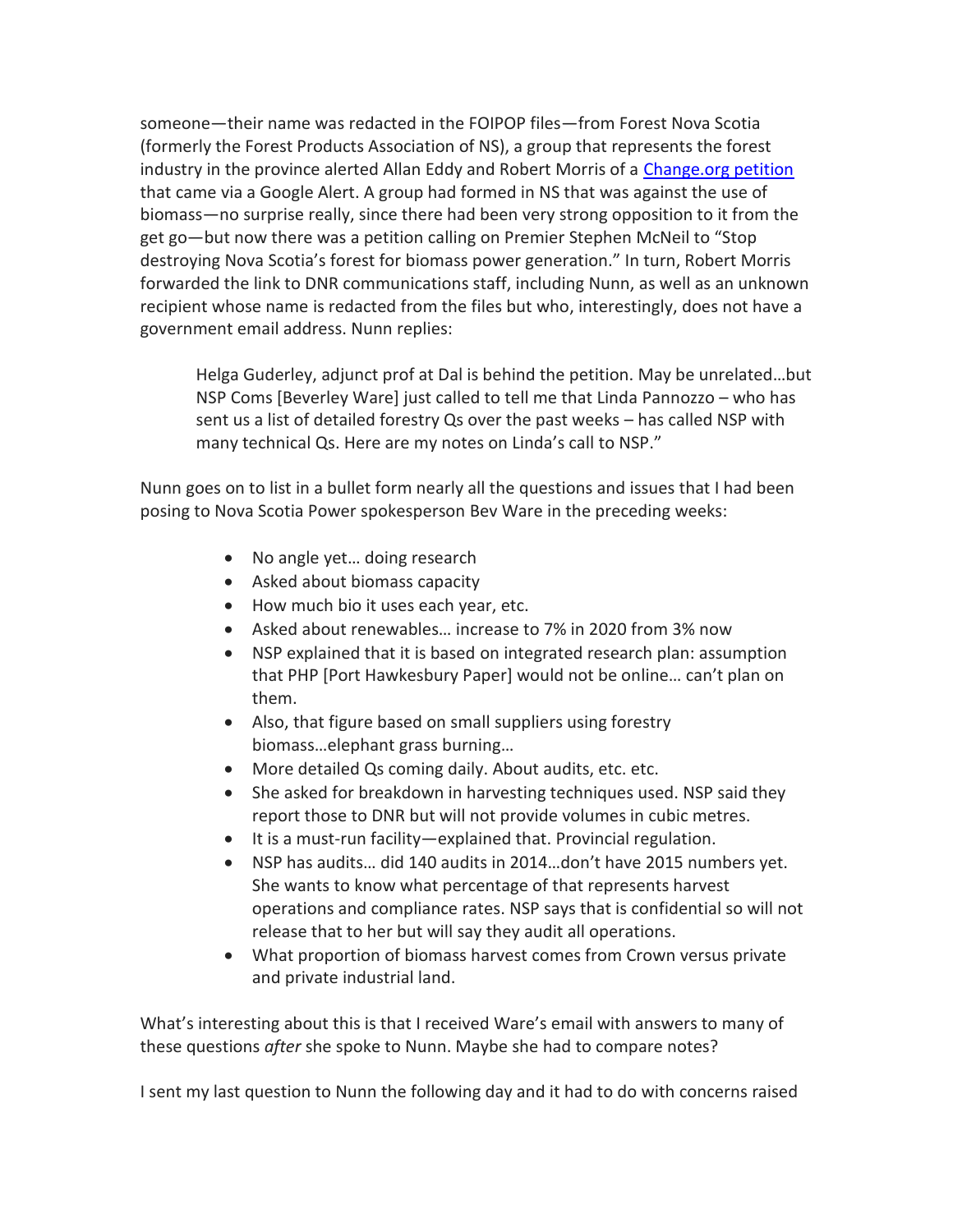by The Nova Scotia Woodlot Owners and Operators Association, a group that represents private non-industrial woodlot owners. As I reported in my piece, they issued a warning to their membership to watch out for unscrupulous biomass harvesters after receiving numerous reports of logging contractors encouraging landowners to sign "development agreements" to convert their woodlots to agricultural land before a biomass harvest. The practice, they said, was being used as a "cover" for contractors wanting to ignore wildlife and watercourse regulations. The harvester gains a small amount of wood because he then doesn't have to leave buffer zones or tree clumps and the landowners are left with financial, environmental, and legal risks. Nova Scotia Power reported to me that in 2014, about one third of the forest biomass going to its boiler in Port Hawkesbury was coming from forest lands in NS that were being "converted" to agricultural land (namely for blueberry production). I wanted to know how the DNR responded to the claim by the NSWOOA.

Nunn, as per usual forwarded my question to the company men. In the last email correspondence that appears in the FOIPOP file Nunn writes, "Folks, another Q from Ms. Pannozzo. We should regroup to discuss how best to respond."

I can't say if they ever did "regroup" but there never was a response.

### *Shining a Light*

At the end of Armstrong's film, the narrator concludes, "We wouldn't be the first life form to wipe itself out. But what would be unique about us is that we did it knowingly. What does that say about us? Why didn't we save ourselves when we had the chance? Is the answer because on some level we weren't sure if we were worth saving?"<sup>4</sup> This final question is of course an attempt by Armstrong to mobilize the viewer who will not take "no" for an answer; who will not accept that human stupidity and greed will ultimately decide the fate of the planet. It is a call to action. Collective action.

While the FOIPOP emails don't provide any tangible answers as to why my requests were not fulfilled, they do say something about the culture within the NS government and the DNR in particular. Governments withhold information for any number of reasons, and one of them is because they're worried the information could result in a damaging public debate and are unwilling to risk political capital. In this case the provincial government is well aware of the growing and vocal discontent about the blatant disregard for forest ecosystem health and unsustainable forest practices, but they continue to maintain the status quo—one that is underpinned by a worldview that only values the forests for its fiber and not for the complex, interconnected systems and biodiversity that literally sustain life on this planet.

But despite what government officials might be accustomed to or hope for, the role of journalism is not to bolster the status quo or to provide free public relations. It's to shine a light on the structures in our society that have power and authority over us and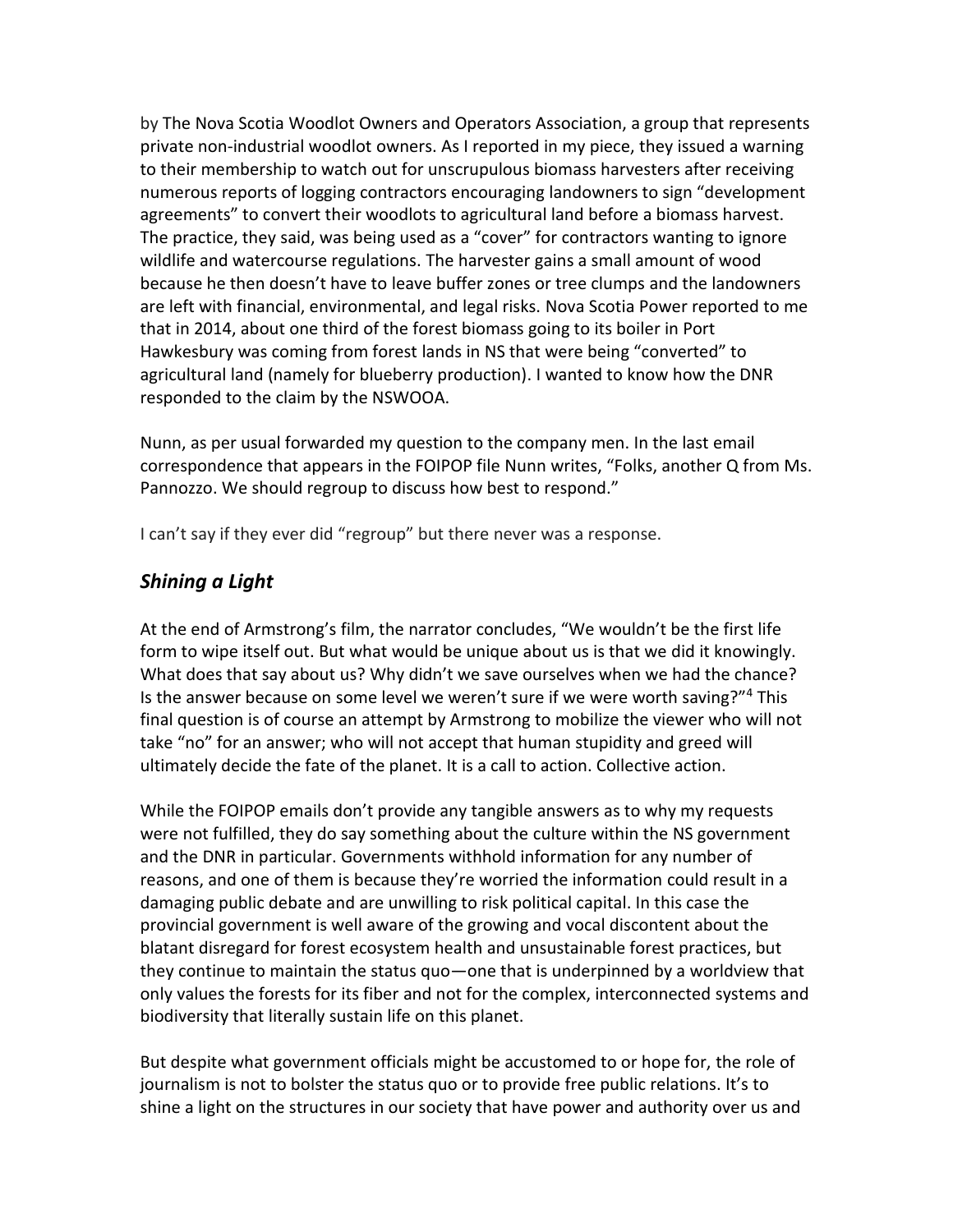ensure that authority is wielded in a justifiable manner. In 2014-2015 the DNR cost the province (cost us) more than \$88 million to run and nearly \$20 million of that went to the renewable resources branch.<sup>5</sup> For the work that is truly needed to "develop, manage, conserve, and protect" our forests it could be money very well spent. Problem is the DNR has become unaccountable, intransigent, and opaque. It is—arguably more today than ever—deeply aligned with the interests of the forest industry rather than with the interests of the public, who fund it.

Repeated attempts to contact DNR Minister Lloyd Hines office for comment were met with—you guessed it—silence.

#### *This article was first published on April 8, 2016 in The Halifax Examiner and has been reprinted here with permission.*

 $\overline{a}$ 

 $<sup>2</sup>$  In the 1950s forest inventories were first obtained using field strip cruises, which were</sup> replaced with field sampling and photo interpretation. Since 1985 the inventories were derived from aerial photographs and photo interpretation—referred to as the Geographic Information System (GIS)—of roughly two million forest stands, which were then supposed to be verified by field sampling. As important as inventory data are, there are serious questions about whether some of it are accurate. For instance, Danny George, an experienced hardwood logger in Guysborough County says that blocks slated to be cut for biomass in eastern NS are actually tolerant hardwood stands (yellow birch, sugar maple, white ash) and not the predominantly lower-quality intolerant hardwood stands (red maple, white birch, aspens) indicated in the GIS inventory. If this is true it raises further questions about the cause of the recent demise of two value-added hardwood businesses in that region as well as serious doubt about the recent assurances by DNRs top bureaucrats, Allan Eddy and Frank Dunn, that the Nova Scotia Power biomass plant is not burning high quality wood.

<sup>3</sup> Founded as Mersey Paper Company Ltd. in 1929 by industrialist Izaak Walton Killam, the company was sold to Bowater in 1956 and renamed Bowater Mersey Paper Company. Over the years there have been changes to the corporate structure and ownership: in 2007 it became AbitibiBowater and then in 2011 Resolute Forest Products. That same year the company announced it was facing "unprecedented production costs" demanding concessions from the union (which it got) and NSP discounted power rates (which it also got). In December the NS government offered Resolute a \$50 million "rescue package," which apparently wasn't enough to keep the company running. In 2012 Resolute announced it would shut down and sell its assets and the Nova Scotia government became the buyer. It purchased all shares in the Bowater Mersey paper company for \$1 from owners Resolute Forest Products and The Washington Post Company. The assets transferred to NS government included 225,000 hectares

 $1$  With today's announcement by the NS government—ending the legal requirement to operate the NSP biomass plant as a must-run facility—how much biomass will figure into the "renewable energy" bundle into the near future remains unclear. See <http://novascotia.ca/news/release/?id=20160408002>